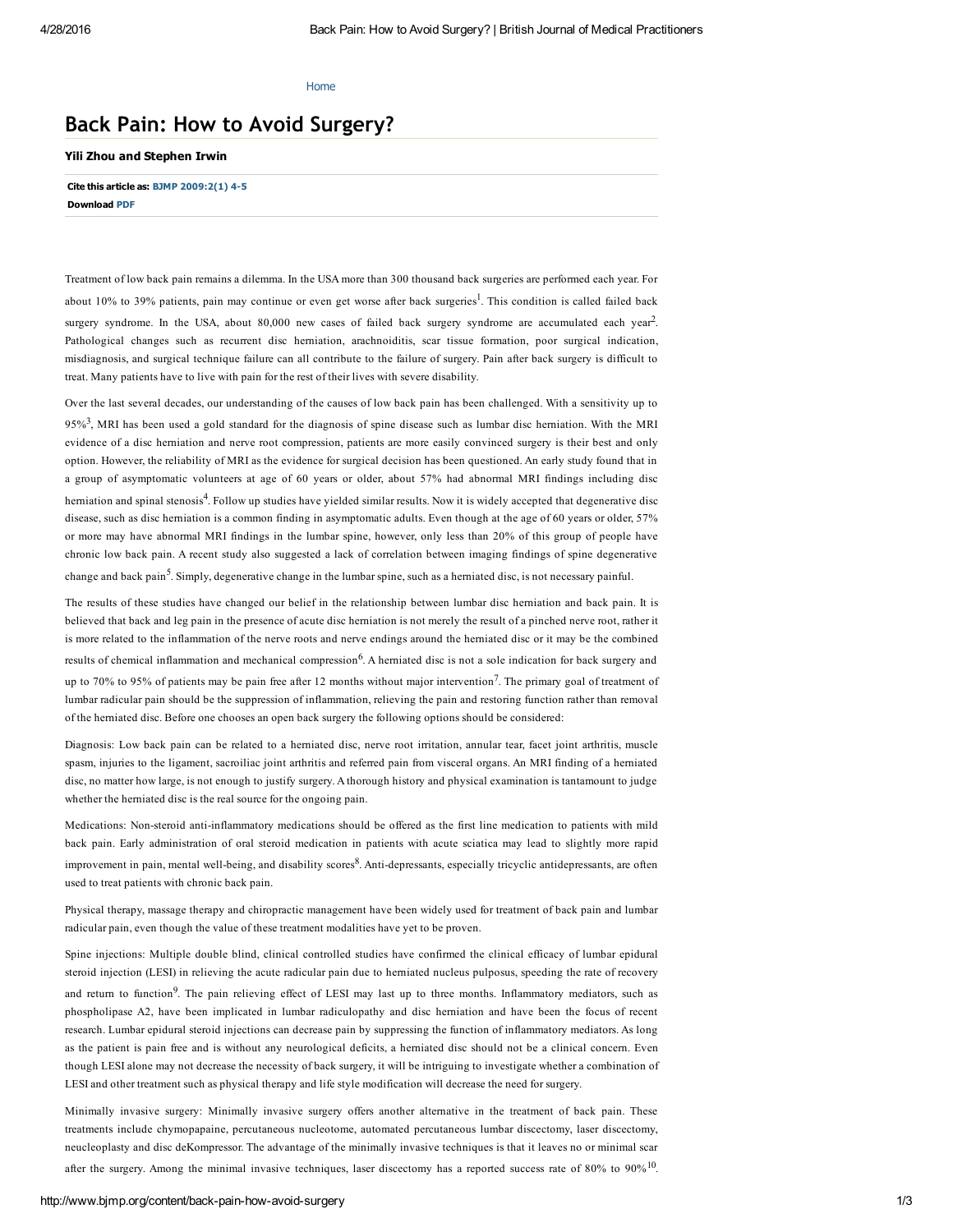## 4/28/2016 Back Pain: How to Avoid Surgery? | British Journal of Medical Practitioners

Neucleoplasty and disc deKompressor have been recently introduced with early noncontrolled studies showing success rates up to  $78\%$ <sup>11</sup>. These procedures are still not widely accepted and more studies are needed to confirm their clinical efficacy.

Life style modification: Low back pain can often be the result of improper lifestyle choices. Smoking can increase the risk of low back pain<sup>12</sup>. Obesity can worsen back pain and contribute to disk degeneration<sup>13</sup>. Heavy lifting, sport related injuries and motor vehicle accidents can cause back pain. Education to patients with low back pain is critical to help them recover from back pain and prevent future back pain. Smoking cessation and weight control should be strongly recommended to back pain patients. Proper exercise techniques should be taught. Patients, especially those with spinal stenosis often have difficulty walking due to neurological claudication. Treadmills and long distance walking exercise may exacerbate back pain. Some studies suggested therapeutic aquatic exercise is potentially beneficial to patients suffering from chronic low back pain<sup>14</sup>.

Conclusion: Lumbar spine surgery can potentially provide quick pain relief and functional recovery. There are many downsides to surgery however that would include post laminectomy surgery syndrome and a lack of proven long term benefit. Because of these risks one should be very careful in determining surgical candidacy. A preliminary study <sup>15</sup> has provided the evidence that the rate of back surgery can potentially be decreased through appropriate education and application of evidence-based medicine for patients, general practitioners and spine surgeons. Conservative treatment with the combination of medications,

#### COMPETING INTERESTS

None Declared

AUTHOR DETAILS

YILI ZHOU, MD, PH.D, Comprehensive Pain Management of North Florida, USA

STEPHEN IRWIN, MD, Comprehensive Pain Management of North Florida, USA

CORRESPONDENCE: YILI ZHOU, MD, PH.D, Medical Director, Comprehensive Pain Management of North Florida, Gainesville, USA, FL32608

physical therapy, spinal injections and life style modification should be tried before surgery is considered.

Email: Yilizhoumd@yahoo.com

#### References:

- 1. Graz B, Wietlisbach V, Porchet F, et al. Prognosis or "curabo effect?": physician prediction and patient outcome of surgery for low back pain and sciatica. Spine 2005 June 15:30(12):1448-52
- 2. Ragab A, Deshazo RD. Management of back pain in patients with previous back surgery. Am J Med 2008 April;121(4):2728.
- 3. Mullin WJ, Heithoff KB, Gilbert TJ, Jr., et al. Magnetic resonance evaluation of recurrent disc herniation: is gadolinium necessary? Spine 2000 June 15;25(12):14939.
- 4. Boden SD, Davis DO, Dina TS, et al. Abnormal magneticresonance scans of the lumbar spine in asymptomatic subjects. A prospective investigation. J Bone Joint Surg Am 1990 March; 72(3): 403-8.
- 5. Kalichman L, Kim DH, Li L, Guermazi A, et al. Spondylolysis and spondylolisthesis: prevalence and association with low back pain in the adult communitybased population. Spine  $2009$  January  $15:34(2):199-205$
- 6. Roberts S, Butler RC. Inflammatory mediators as potential therapeutic targets in the spine. Curr Drug Targets Inflamm Allergy 2005 April;4(2):25766.
- 7. Legrand E, Bouvard B, Audran M, et al. Sciatica from disk herniation: Medical treatment or surgery? Joint Bone Spine 2007 December;74(6):5305.
- 8. Holve RL, Barkan H. Oral steroids in initial treatment of acute sciatica. J Am Board Fam Med 2008 September;21(5):469-74.
- 9. Sethee J, Rathmell JP. Epidural steroid injections are useful for the treatment of low back pain and radicular symptoms: pro. Curr Pain Headache Rep 2009 February;13(1):314.
- 10. Goupille P, Mulleman D, Mammou S, et al. Percutaneous laser disc decompression for the treatment of lumbar disc herniation: a review. Semin Arthritis Rheum 2007 August: 37(1): 20-30.
- 11. AlZain F, Lemcke J, Killeen T, et al. Minimally invasive spinal surgery using nucleoplasty: a 1year followup study. Acta Neurochir (Wien ) 2008 December:150(12):1257-62